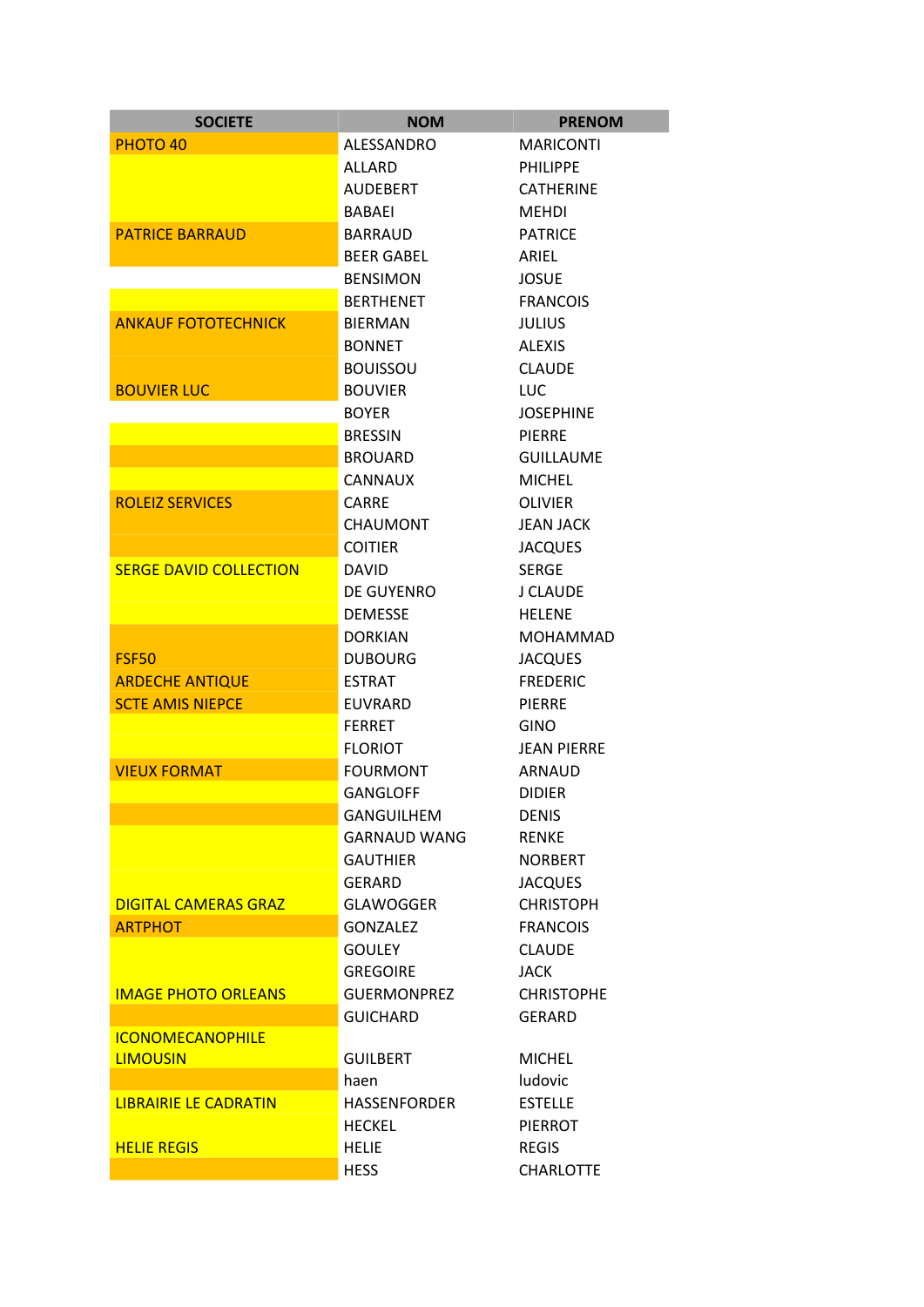|                            | <b>HICABI</b>               | <b>YEN</b>         |
|----------------------------|-----------------------------|--------------------|
|                            | HOCH                        | <b>FREDERIC</b>    |
|                            | HOFF                        | <b>RUUD</b>        |
|                            | <b>HORNOY</b>               | <b>THIERRY</b>     |
| <b>SARL PHOTO LUMIERE</b>  | HUG                         | <b>JEAN PAUL</b>   |
| <b>SH PHOTO</b>            | <b>JACHTICHIK</b>           | <b>VIKTORIA</b>    |
| <b>ART MOZAIKA</b>         | JASKMANICKY                 | JIRI               |
| <b>JUNGKUNZ</b>            | <b>JUNGKUNZ</b>             | WOLFGANG           |
| <b>PUMP PARK VINTAGE</b>   | KFRR                        | <b>JAMES</b>       |
| <b>PHOTO UNIVERSAL</b>     | <b>KLEIBER</b>              | <b>ULRICH</b>      |
| <b>PHOTO VISION</b>        | KOSTENKO                    | <b>VITALY</b>      |
|                            | <b>KURKDJIAN</b>            | JEAN-MARC          |
|                            | LASSEN                      | <b>BENNY ERROL</b> |
|                            | LAURENT                     | <b>FREDERIC</b>    |
|                            | LE QUERRIOU                 | <b>JEAN PIERRE</b> |
| <b>PHOTO VINCENT</b>       | <b>LEBEGUE</b>              | <b>VINCENT</b>     |
| <b>ANTIQ PHOTO GALLERY</b> | <b>LEMAGNEN</b>             | <b>SEBASTIEN</b>   |
| <b>CLASSIC CAMERA</b>      | <b>MALTE</b>                | <b>OLIVIER</b>     |
|                            | <b>MARANHAO</b>             | <b>GUILHERME</b>   |
|                            | <b>MARTIN ET JAY</b>        | <b>DANIEL</b>      |
| <b>AVENTURE PHOTO</b>      | <b>MARTINOT</b>             | <b>ALAIN</b>       |
|                            | MASSON                      | <b>ALAIN</b>       |
| <b>RAINWORLD</b>           | MITTERSAKSHMOELLER REINHOLD |                    |
|                            | <b>MOIRE</b>                | <b>DENIS</b>       |
|                            | <b>MULLER</b>               | <b>UWE</b>         |
|                            | <b>MULLER PRINCEL</b>       | <b>CHANTAL</b>     |
|                            | <b>MURACCIOLI</b>           |                    |
|                            | <b>MURANO</b>               | <b>MARIO</b>       |
|                            | <b>MURAT</b>                |                    |
| <b>LIGNE DE MIRE</b>       | <b>NERINCKX</b>             | JCL.               |
|                            |                             | <b>CHRISTPHE</b>   |
|                            | NICOLAU RENOU               | SANDRINE           |
|                            | <b>NOLTE</b>                | <b>VICTOR</b>      |
|                            | <b>NONO</b>                 | <b>EMMANUEL</b>    |
| <b>SECOND HAND CAMERA</b>  | <b>OERLEMANS</b>            | <b>JOHANNES</b>    |
|                            | <b>PAPADOPOULOS</b>         | <b>PANDELIS</b>    |
|                            | <b>PERRIN</b>               | <b>JEAN YVES</b>   |
|                            | <b>PETTMAN</b>              | ALAIN              |
|                            | <b>PIZZORMI</b>             | <b>PAOLO</b>       |
|                            | <b>PLANSON</b>              | <b>PATRICK</b>     |
| <b>CONSIGNED IT</b>        | <b>PLANTUREUX</b>           | <b>SERGE</b>       |
|                            | <b>PLOEGMAKERS</b>          | <b>JOHANNES</b>    |
|                            | <b>POILVERD</b>             | <b>RONAN</b>       |
| <b>SOPHIC</b>              | <b>PROVASI</b>              |                    |
| <b>QUITTOT PHOTO</b>       | QUITTOT                     | <b>ALAIN</b>       |
|                            | <b>RAJCHL</b>               | ALEXANDER          |
|                            | SADAI                       | AMAR               |
|                            | SALSAL                      | <b>NASSER</b>      |